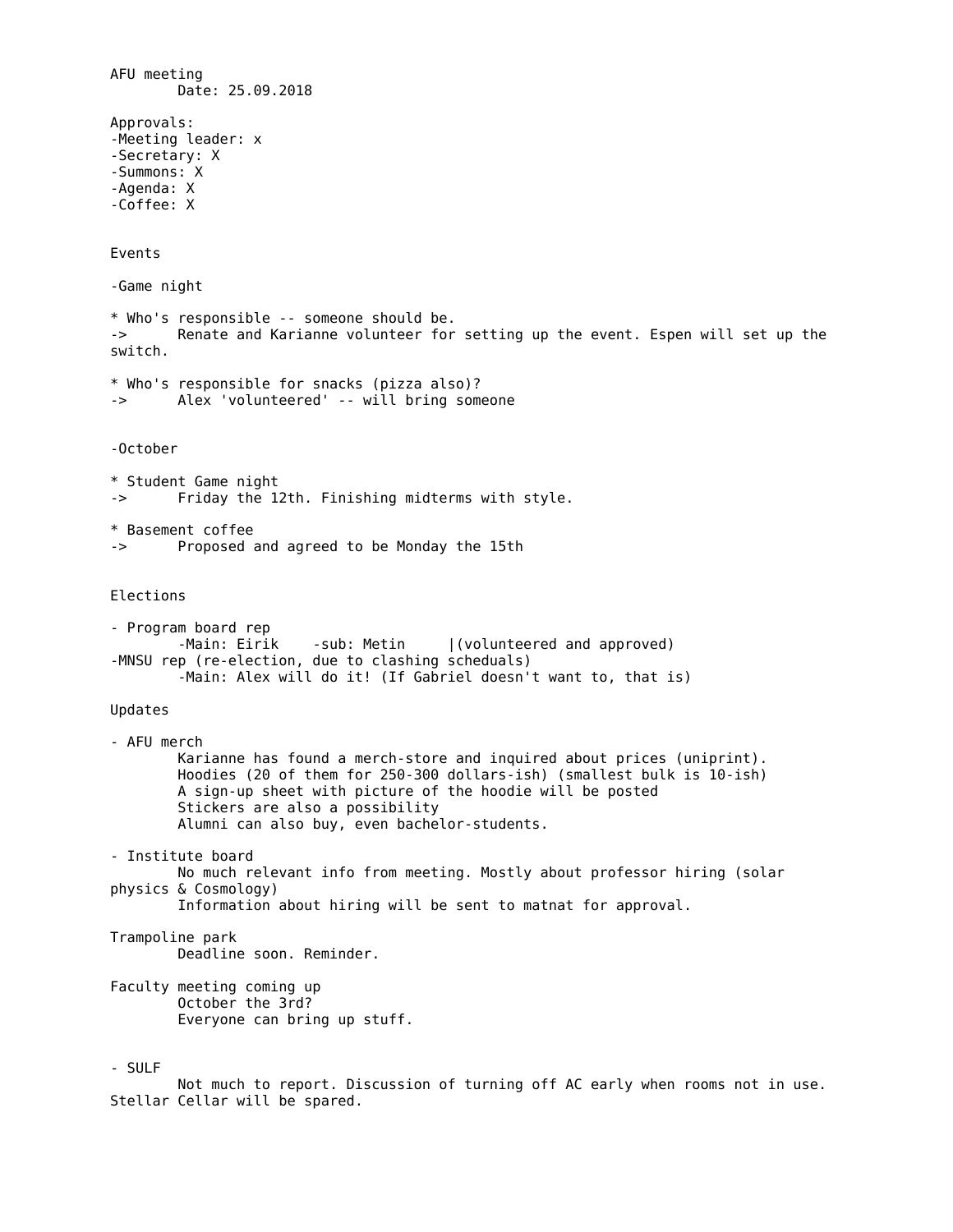Survey of how students feel like have been made, and shows results of loneliness and sad stuff. - Study hall \*Dishwasher Use it, please! Both put in dirty stuff and take out clean stuff. Also, don't fear the dishwasher -- everyones responsibility. \*Curtains Kristine has been notified about curtains that's weird. Might fasten them in a new way so that they don't fall down when opening the window. Will look into it \*Computers Will we get them? No. (ethernet-ports) Later? Maybe. After the study hall upgrade. \*Any issues? Tell Renate. \*Waffles are back. Tomorrow at 10:00 \*Noise. Try not too make it, but a small amount should be ok. - Lecturer of the year Each institute sends nominees -- we should too. One female and one male lecturer nominee. Sijing have to be nominated (only female lecturer) Other candidates: Frode Hans Christian Håvard Øystein Luc Bouis Håvard was voted as a nominee (in tight comptition with Øystein) Reasons? Daniel is responsible for Sijing reasons Erik is -||- Håvard -||- - Midterm evaluations -- **Ingrid Marie, Julie and Renate** AST1010 -- Espen AST2210 -- Eirik and Metin AST4310 -- Karianne AST4320 -- Daniel

-> Someone must meet in lectures, distribute surveys and read through and do summary.